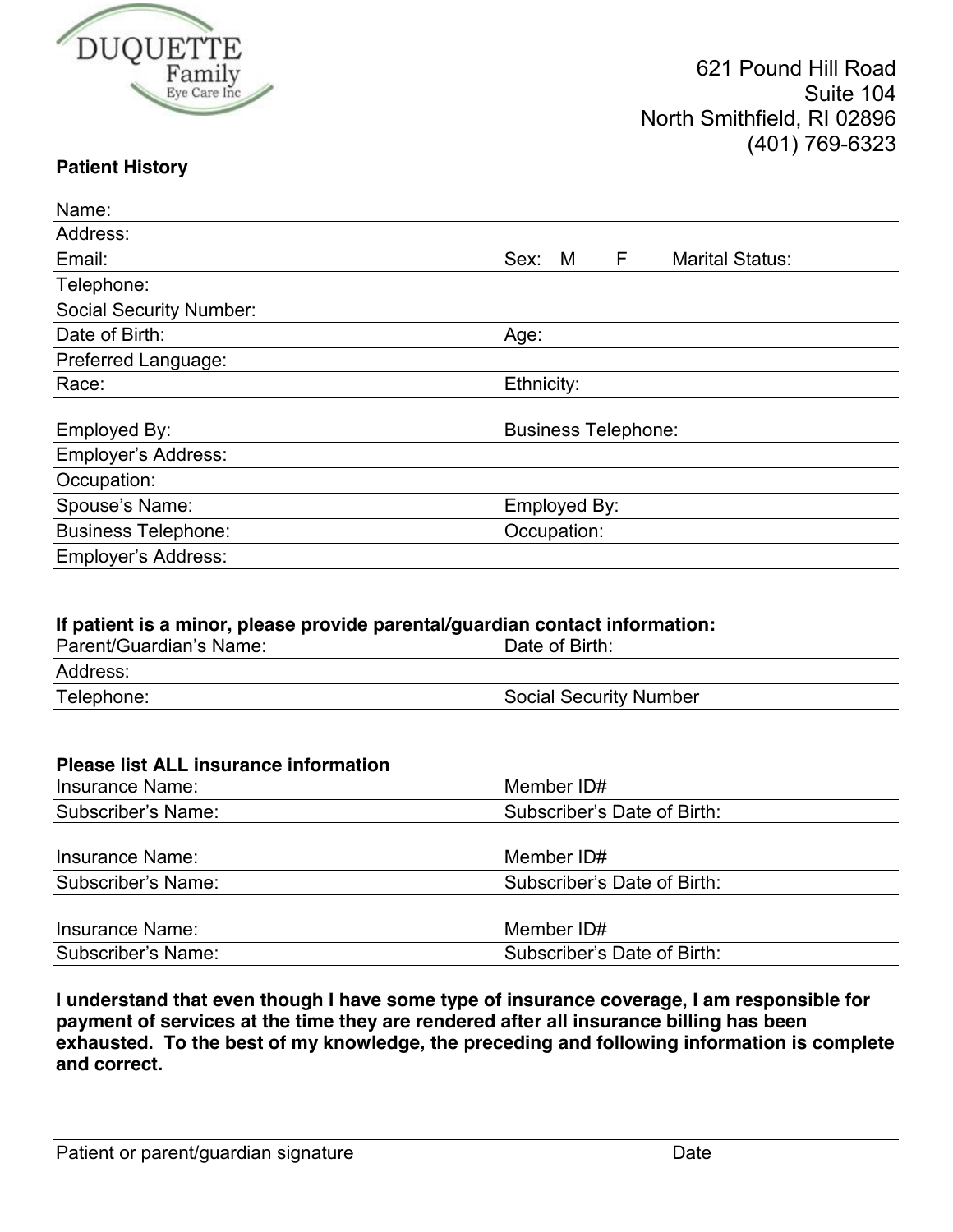

## **Medical History**

CIRCLE if you have been treated for or are you currently being treated for the following:

| Anxiety                                   | <b>Hearing Loss</b>                          |
|-------------------------------------------|----------------------------------------------|
| <b>Arthritis</b>                          | <b>Hepatitis</b>                             |
| Asthma                                    | Hypertension (i.e. high blood pressure)      |
| Atrial Fibrillation (irregular heartbeat) | <b>HIV/AIDS</b>                              |
| <b>Bone Marrow Transplantation</b>        | Hypercholesterolemia (i.e. high cholesterol) |
| BPH (enlarged prostate)                   | Hyperthyroidism (e.g. Graves' disease, etc.) |
| <b>Breast Cancer</b>                      | Hypothyroidism (e.g. Hashimoto's, etc.)      |
| <b>Colon Cancer</b>                       | Leukemia                                     |
| <b>COPD</b>                               | Lung Cancer                                  |
| <b>Coronary Artery Disease</b>            | Lymphoma                                     |
| Depression                                | <b>Prostate Cancer</b>                       |
| <b>Diabetes</b>                           | <b>Radiation Treatment</b>                   |
| <b>Renal Disease</b>                      | <b>Seizures</b>                              |
| GERD (acid reflux)                        | <b>Stroke</b>                                |
| Herpes Simplex (cold sores, etc.)         |                                              |
|                                           |                                              |

Other:

List any previous surgeries:

List all medications (with dosage, if known)

List all medication *allergies* (with reaction, if known)